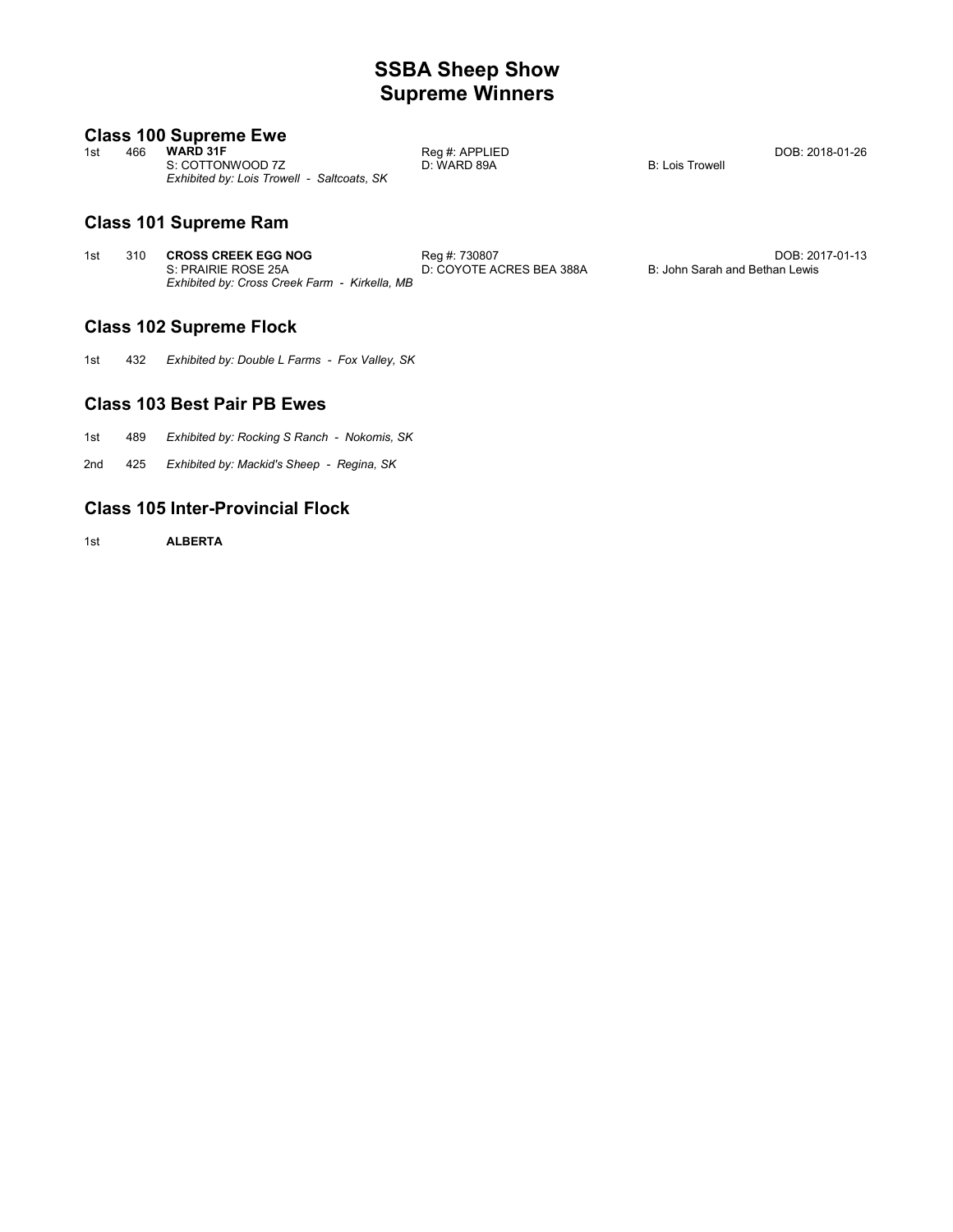### **Class 01 Mature Ewe Two Years Old or Older Split #1** Split #1

### 1st 300 **DSKF 57D Reg #: 25345** Reg #: 25345 **DOB: 2016-03-06** DOB: 2016-03-06<br>1D: DSKF 205A **DEXELL BEEN BEEN BEEN BEEN DES** Schryvers Katahdin Farm B: Schryvers Katahdin Farm *Exhibited by: Schryvers Katahdin Farm - Hudson Bay, SK* 2nd 302 **OUR LITTLE FLOCK 319386301** Reg #: 14139 Reg + 2015-03-01<br>S: BUSTER HOLLOWS 50 BOGART D: OE BABYDOLL ACRES B: Our Little Flock Jamie Neeb S: BUSTER HOLLOWS 50 BOGART *Exhibited by: Nicole Templeton - Vermilion, AB* 3rd 301 **OUR LITTLE FLOCK 319084887** Reg #: 14138 Reg + Reg + 2015-03-01<br>S: BUSTER HOLLOWS 50 BOGART D: OE BABYDOLL ACRES B: Our Little Flock Jamie Neeb D: OE BABYDOLL ACRES

# **Class 03 Yearling Ewe Split #1**

| 1st | 303 | <b>FUSILIER K11E EMILY</b><br>S: LITTLESMOKY 4506 QUIN<br>Exhibited by: Fusilier Sheep Co. - Major, SK | Reg #: 740674<br>D: LITTLESMOKY 4251 GENEVIEVE | DOB: 2017-04-30<br>B: Fusilier Sheep Co. |
|-----|-----|--------------------------------------------------------------------------------------------------------|------------------------------------------------|------------------------------------------|
| 2nd | 304 | <b>FUSILIER K023E EMERSON</b><br>S: LITTLESMOKY 4506 QUIN                                              | Reg #: 740675<br>D: STAR 502 SNOW              | DOB: 2017-05-10<br>B: Fusilier Sheep Co. |

# **Class 05 Ewe Lamb Nov 28, 2017 - Feb 28, 2018 Split #1**

*Exhibited by: Fusilier Sheep Co. - Major, SK*

*Exhibited by: Nicole Templeton - Vermilion, AB*

| 1st | 308 | <b>FURZE FABULOUS 19F</b><br>S: MCDERMIT 41A<br>Exhibited by: Furze Farms - Maryfield, SK          | Reg #: 745003<br>D: FURZE YARA 95Y      | B: Jo Walker                  | DOB: 2018-01-16 |
|-----|-----|----------------------------------------------------------------------------------------------------|-----------------------------------------|-------------------------------|-----------------|
| 2nd | 305 | <b>DOUBLE L FRENZIE 1F</b><br>S: ORCHARDVIEW 981D<br>Exhibited by: Double L Farms - Fox Valley, SK | Reg #: APPLIED<br>D: DOUBLE L DAYLYN 7D | B: Double L Farms             | DOB: 2018-02-23 |
| 3rd | 307 | <b>DSKF 205F</b><br>S: JJCM B231<br>Exhibited by: Schryvers Katahdin Farm - Hudson Bay, SK         | Reg #: APPLIED<br>D: DSKF 115Z          | B: Schryvers Katahdin Farm    | DOB: 2018-01-31 |
| 4th | 306 | <b>BACARDI</b><br>$S$ HEFROMA RR33C                                                                | Reg #: 744138<br>D: HERROMA 116A        | B: Chris and Marianne Heeroma | DOB: 2018-02-05 |

### **Class 06 Ewe Lamb Mar 1, 2018 and Later Split #1 Split #1 Split #1**

*Exhibited by: Chrissy Cote - Spiritwood , SK*

| 1st | 309 | <b>WSG F109 (MONSTER)</b>        | Reg #: [CAN]745288 |                 | DOB: 2018-04-05 |
|-----|-----|----------------------------------|--------------------|-----------------|-----------------|
|     |     | S: JJCMC28                       | D: SRT 191B        | B: Will Gilmore |                 |
|     |     | Exhibited by: WSG - Radville, SK |                    |                 |                 |
|     |     | Additional Owner: Julia Gilmore  |                    |                 |                 |

# **Class 07 Grand Champion and Reserve Grand Champion Ewe**

| 1st             | 308 | <b>FURZE FABULOUS 19F</b><br>S: MCDERMIT 41A<br>Exhibited by: Furze Farms - Maryfield, SK              | Reg #: 745003<br>D: FURZE YARA 95Y             | B: Jo Walker          | DOB: 2018-01-16 |
|-----------------|-----|--------------------------------------------------------------------------------------------------------|------------------------------------------------|-----------------------|-----------------|
| 2 <sub>nd</sub> | 303 | <b>FUSILIER K11E EMILY</b><br>S: LITTLESMOKY 4506 QUIN<br>Exhibited by: Fusilier Sheep Co. - Major, SK | Reg #: 740674<br>D: LITTLESMOKY 4251 GENEVIEVE | B: Fusilier Sheep Co. | DOB: 2017-04-30 |

# **Class 09 Yearling Ram Split #1**

| 1st | 310 | <b>CROSS CREEK EGG NOG</b><br>S: PRAIRIE ROSE 25A<br>Exhibited by: Cross Creek Farm - Kirkella, MB | Reg #: 730807<br>D: COYOTE ACRES BEA 388A | DOB: 2017-01-13<br>B: John Sarah and Bethan Lewis |
|-----|-----|----------------------------------------------------------------------------------------------------|-------------------------------------------|---------------------------------------------------|
| 2nd | 311 | <b>STRUCK 703E</b><br>S: PRAIRIE ROSE 93C<br>Exhibited by: Struck Farm - Pilger, SK                | Reg #: 730196<br>D: HEEROMA 4C            | DOB: 2017-01-11<br><b>B: Struck Farm</b>          |

is and Marianne Heeroma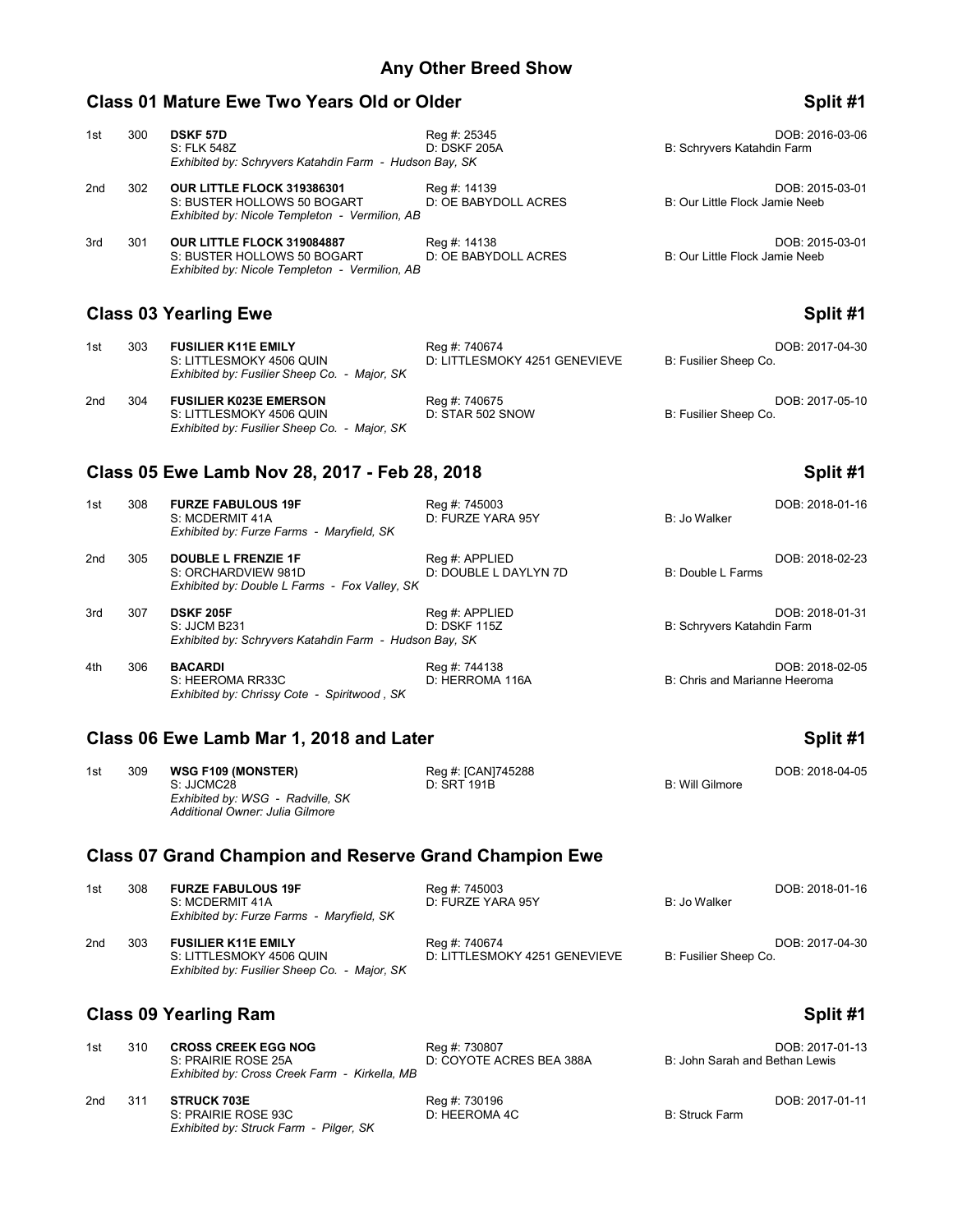| 1st | 313 | <b>DSKF 206F</b><br>S: JJCM B231<br>Exhibited by: Schryvers Katahdin Farm - Hudson Bay, SK     | Reg #: APPLIED<br>D:DSKF 216Z       | B: Schryvers Katahdin Farm | DOB: 2018-01-31 |
|-----|-----|------------------------------------------------------------------------------------------------|-------------------------------------|----------------------------|-----------------|
| 2nd | 314 | <b>FURZE FLYNN 18F</b><br>S: MACKINNON DANCY 453D<br>Exhibited by: Furze Farms - Maryfield, SK | Reg #: APPLIED<br>D: FURZE DEMI 57D | B: Jo Walker               | DOB: 2018-01-16 |
| 3rd | 312 | <b>DSKF 215F</b><br>S: JJCM B231<br>Exhibited by: Schryvers Katahdin Farm - Hudson Bay, SK     | Reg #: APPLIED<br>D: DSKF 205A      | B: Schryvers Katahdin Farm | DOB: 2018-02-06 |

# Class 12 Ram Lamb Mar 1, 2018 and Later **Split #1** Split #1

| 1st | 317 | <b>WSG F205</b>                  | Reg #: APPLIED |                 | DOB: 2018-04-02 |
|-----|-----|----------------------------------|----------------|-----------------|-----------------|
|     |     | S: MISH D806                     | D: WSGE4       | B: Will Gilmore |                 |
|     |     | Exhibited by: WSG - Radville, SK |                |                 |                 |

# **Class 13 Grand Champion and Reserve Grand Champion Ram**

| 1st | 310 | <b>CROSS CREEK EGG NOG</b><br>S: PRAIRIE ROSE 25A<br>Exhibited by: Cross Creek Farm - Kirkella, MB | Reg #: 730807<br>D: COYOTE ACRES BEA 388A | DOB: 2017-01-13<br>B: John Sarah and Bethan Lewis |
|-----|-----|----------------------------------------------------------------------------------------------------|-------------------------------------------|---------------------------------------------------|
| 2nd | 313 | <b>DSKF 206F</b><br>S: JJCM B231<br>Exhibited by: Schryvers Katahdin Farm - Hudson Bay, SK         | Reg #: APPLIED<br>D: DSKF 216Z            | DOB: 2018-01-31<br>B: Schryvers Katahdin Farm     |

# **Class 14 Get-of-Sire Split #1**

1st 318 *Exhibited by: Schryvers Katahdin Farm - Hudson Bay, SK*

# **Class 15 Breeder's Flock Split #1**

1st 319 *Exhibited by: Schryvers Katahdin Farm - Hudson Bay, SK*

### **Class 16 Premier Breeder**

**Class 17 Rookie of the Year**

# **Class 11 Ram Lamb Nov 28, 2017- Feb 28, 2018 Split #1**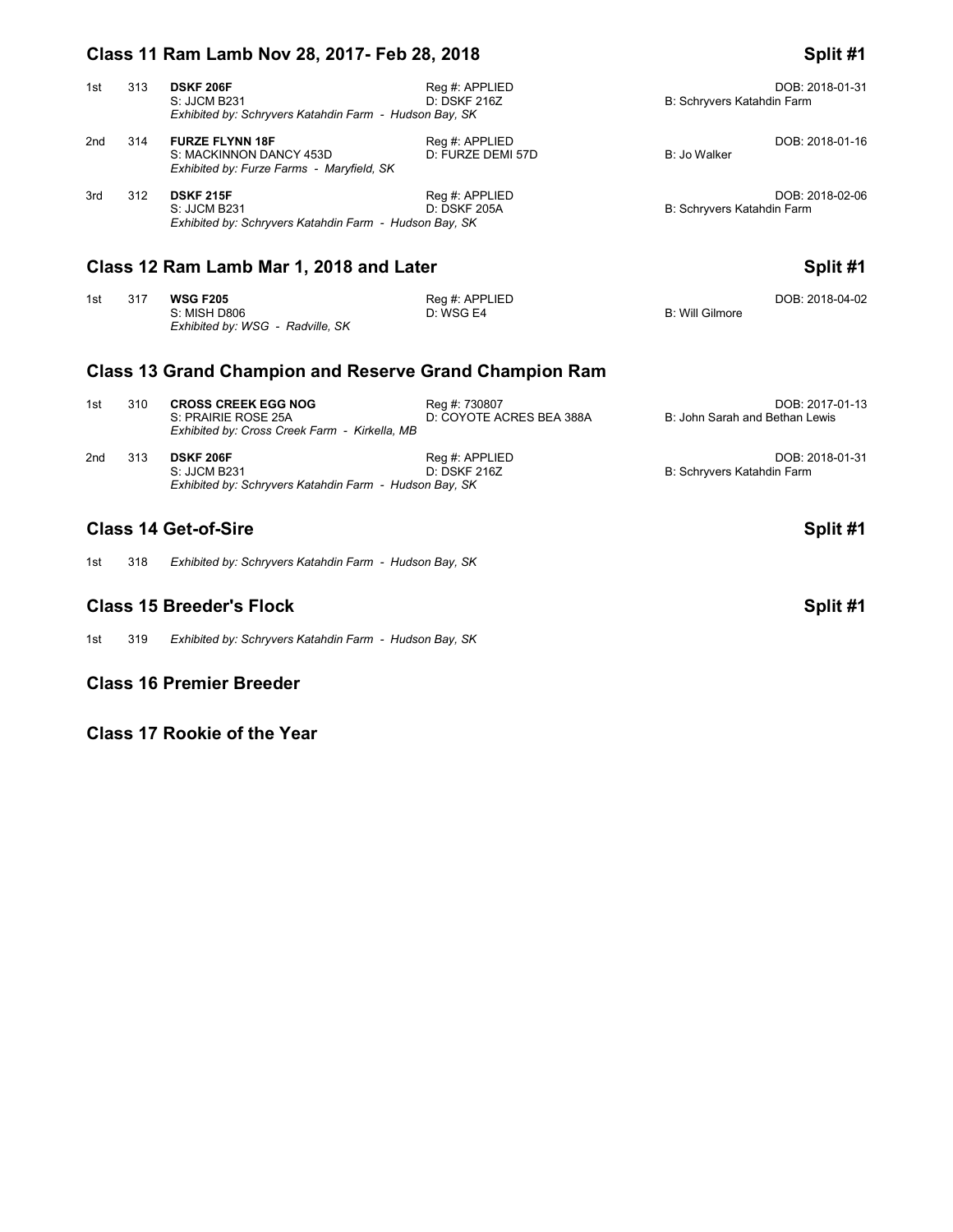### **Class 01 Mature Ewe Two Years Old or Older <b>Split #1** Split #1

### 1st 322 **BRAEBANK BEATRIX** Reg #: 702228 **BRAEBANK BEATRIX** Reg #: 702228 DOB: 2014-02-28<br>S: MEDICINE RIDGE 514Z D: ZUBOT FARMS 173Y B: Braebank Stock Farms S: MEDICINE RIDGE 514Z *Exhibited by: The Govan Ranch - Englefeld , SK* 2nd 323 **LAKELAND 709C** Reg #: 715195 DOB: 2015-03-07 S: MEDICINE RIDGE 552Y *Exhibited by: LLC Sheep And Stuff Club - Vermilion, AB* 3rd 320 **BRAEBANK DAISY DUKE** Reg #: 721958 Reg = Reg = 2016-03-01<br>S: NAPKIN 1Z **D**: ZUBOT 319 D: 2016 D: 2016 Reg = 2016 D: 2016 B: Braebank Stock Farm B: Braebank Stock Farm *Exhibited by: Braebank Stock Farm - Pilger, SK* 4th 321 **NIKKEL RB 360C** Reg #: 725571 Reg = Reg = Reg = Reg = Reg = Reg = Reg = Reg = Reg = Reg = Reg = Reg = Reg = Reg = Reg = Reg = Reg = Reg = Reg = Reg = Reg = Reg = Reg = Reg = Reg = Reg = Reg = Reg = Reg = Reg = Reg S: SAWYER C 3X D: SAWYER C 31Z B: Lakeland College *Exhibited by: Lakeland College - Sheep - Vermilion, AB*

# **Class 02 Ewe with lamb (born Jan 1, 2018 or later) at side <b>Split #1** Split #1

| 1st | 498 | <b>BRAEBANK BEATRIX</b><br>S: MEDICINE RIDGE 514Z<br>Lamb at Side: THE GOVAN RANCH 3F<br>S: SHEEP TRAX 392B<br>Exhibited by: The Govan Ranch - Englefeld, SK | Reg #: 702228<br>D: ZUBOT FARMS 173Y<br>Reg #:APPLIOED<br>Sex: Female | B: Braebank Stock Farms<br>Tattoo: TGR 3F<br>Weight: 0<br>B: The Govan Ranch    | DOB: 2014-02-28<br>DOB: 2018-01-19<br>WPDA: 0.00 |
|-----|-----|--------------------------------------------------------------------------------------------------------------------------------------------------------------|-----------------------------------------------------------------------|---------------------------------------------------------------------------------|--------------------------------------------------|
| 2nd | 324 | <b>BRAEBANK ESSAY</b><br>S: SAWYER C<br><b>Lamb at Side: BRAEBANK FUTURIST</b><br>S: BRAEBANK EOS<br>Exhibited by: Braebank Stock Farm - Pilger, SK          | Reg #: 734613<br>D: NIKKEL RB 109A<br>Reg #:APPLIED<br>Sex: Male      | B: Braebank Stock Farm<br>Tattoo: GG 77F<br>Weight: 0<br>B: Braebank Stock Farm | DOB: 2017-01-01<br>DOB: 2018-02-21<br>WPDA: 0.00 |

# **Class 03 Yearling Ewe Split #1**

| 1st | 327 | <b>BRAEBANK EMBER</b>                        | Reg #: 734614      | DOB: 2017-01-01        |
|-----|-----|----------------------------------------------|--------------------|------------------------|
|     |     | S: NAPIK 4Y                                  | D: ALBERTS CONCIET | B: Braebank Stock Farm |
|     |     | Exhibited by: Hawken Ranching - Glenavon, SK |                    |                        |

### **Class 05 Ewe Lamb Nov 28, 2017 - Feb 28, 2018 Split #1**

*Additional Owner: Ram Lam At Foot*

| 1st | 497 | THE GOVAN RANCH 3F                                                  | Reg #: APPLIOED     |                       | DOB: 2018-01-19 |
|-----|-----|---------------------------------------------------------------------|---------------------|-----------------------|-----------------|
|     |     | S: SHEEP TRAX 392B<br>Exhibited by: The Govan Ranch - Englefeld, SK | D: BRAEBANK BEATRIX | B: The Govan Ranch    |                 |
| 2nd | 331 | <b>LAKELAND 688F</b>                                                | Reg #: 748494       |                       | DOB: 2018-02-23 |
|     |     | S: FCLB 80229A                                                      | D: LAKELAND 250B    | B: Lakeland College   |                 |
|     |     | Exhibited by: LLC Sheep And Stuff Club - Vermilion, AB              |                     |                       |                 |
| 3rd | 328 | <b>LAKELAND 626F</b>                                                | Reg #: APPLIED      |                       | DOB: 2018-02-12 |
|     |     | S: MEDICINE RIDGE 503A                                              | D: LAKELAND 141A    | B: Lakeland College   |                 |
|     |     | Exhibited by: Lakeland College - Sheep - Vermilion, AB              |                     |                       |                 |
| 4th | 329 | <b>STRUCK 82F</b>                                                   | Reg #: 743306       |                       | DOB: 2018-01-28 |
|     |     | S: BRAEBANK ESSOTERIC 25E                                           | D: ALBERTS 33C      | <b>B: Struck Farm</b> |                 |
|     |     | Exhibited by: Struck Farm - Pilger, SK                              |                     |                       |                 |

### **Class 06 Ewe Lamb Mar 1, 2018 and Later Split #1**

| 1st | 330 | THE GOVAN RANCH FELICIA 46F                   | Reg #: APPLIED |                    | DOB: 2018-04-30 |
|-----|-----|-----------------------------------------------|----------------|--------------------|-----------------|
|     |     |                                               | D: RBCN 242D   | B: The Govan Ranch |                 |
|     |     | Exhibited by: The Govan Ranch - Englefeld, SK |                |                    |                 |

# **Class 07 Grand Champion and Reserve Grand Champion Ewe**

1st 498 **BRAEBANK BEATRIX** Reg #: 702228 **BRAEBANK BEATRIX** Reg #: 702228 DOB: 2014-02-28<br>S: MEDICINE RIDGE 514Z D: ZUBOT FARMS 173Y B: Braebank Stock Farms S: MEDICINE RIDGE 514Z D: ZUBOT FARMS 173Y B: Braebank Stock Farms **Lamb at Side: THE GOVAN RANCH 3F** Reg #:APPLIOED Tattoo: TGR 3F DOB: 2018-01-19<br>S: SHEEP TRAX 392B Sex: Female Sexternal Sexternal Regint: 0 Weight: 0 WPDA: 0.00 S: SHEEP TRAX 392B Sex: Female Sexillar and the USS SHEEP TRAX 392B<br>
Exhibited by: The Govan Ranch - Englefeld, SK *Exhibited by: The Govan Ranch - Englefeld, SK*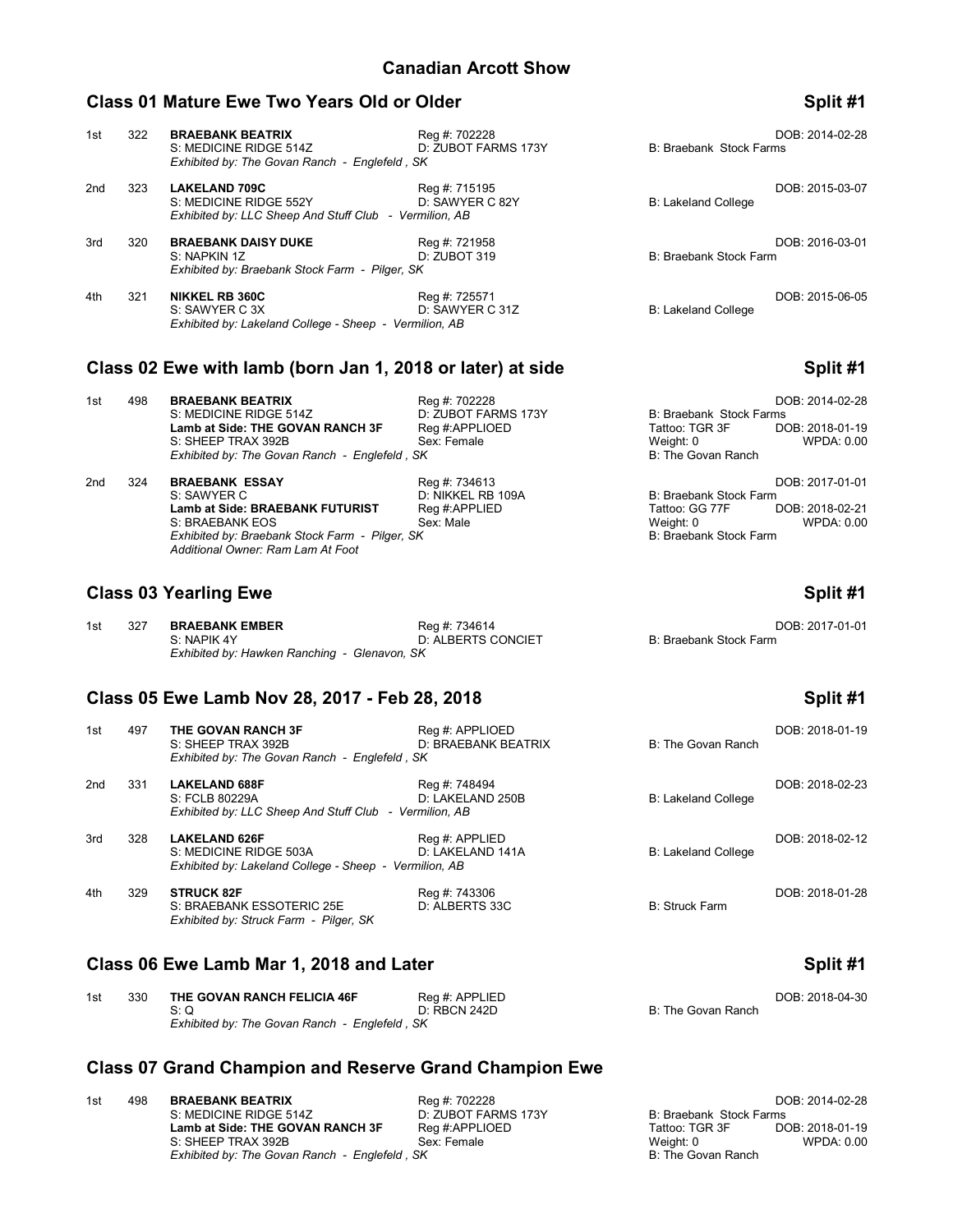| 2nd | 324 | <b>BRAEBANK ESSAY</b>                          | Reg #: 734613     |                        | DOB: 2017-01-01        |  |
|-----|-----|------------------------------------------------|-------------------|------------------------|------------------------|--|
|     |     | S: SAWYER C                                    | D: NIKKEL RB 109A | B: Braebank Stock Farm |                        |  |
|     |     | Lamb at Side: BRAEBANK FUTURIST                | Reg #:APPLIED     | Tattoo: GG 77F         | DOB: 2018-02-21        |  |
|     |     | S: BRAEBANK EOS                                | Sex: Male         | Weight: 0              | WPDA: 0.00             |  |
|     |     | Exhibited by: Braebank Stock Farm - Pilger, SK |                   |                        | B: Braebank Stock Farm |  |
|     |     | Additional Owner: Ram Lam At Foot              |                   |                        |                        |  |

### **Class 09 Yearling Ram Split #1**

| 1st | 332 | <b>LQTR BERT 102E</b><br>S: BRAEBANK COOMET 80C                                                                                                        | Reg #: 732237<br>D: BRAEBANK 24D             | B: Lambs Quarter Ranch | DOB: 2017-03-03 |
|-----|-----|--------------------------------------------------------------------------------------------------------------------------------------------------------|----------------------------------------------|------------------------|-----------------|
| 2nd | 337 | Exhibited by: Lambs Quarter Ranch - Kelvington, SK<br>THE GOVAN RANCH 12E<br>S: SHEEP TRAX BENNY 392B<br>Exhibited by: The Govan Ranch - Englefeld, SK | Reg #: APPLIED<br>D: SHEEP TRAX CHELSEA 479C | B: Matthew Govan       | DOB: 2017-02-05 |

# **Class 11 Ram Lamb Nov 28, 2017 - Feb 28, 2018 Split #1**

| 1st | 340 | <b>BRAEBANK FASCINATOR</b><br>S: NAPKIN 1Z<br>Exhibited by: Braebank Stock Farm - Pilger, SK       | Reg #: APPLIED<br>D: PRAIRIE 1X          | B: Braebank Stock Farm        | DOB: 2018-01-31 |
|-----|-----|----------------------------------------------------------------------------------------------------|------------------------------------------|-------------------------------|-----------------|
| 2nd | 342 | <b>BRAEBANK DONALD TRUMP 2ND</b><br>S: NAPKIN 1Z<br>Exhibited by: Braebank Stock Farm - Pilger, SK | Reg #: APPLIED<br>D: ZUBOT 173Y          | <b>B: Braebank Stock Farm</b> | DOB: 2018-01-07 |
| 3rd | 339 | <b>BRAEBANK FUTURIST</b><br>S: BRAEBANK EOS<br>Exhibited by: Braebank Stock Farm - Pilger, SK      | Req #: APPLIED<br>D: BRAEBANK ESSAY      | B: Braebank Stock Farm        | DOB: 2018-02-21 |
| 4th | 335 | <b>LAKELAND 695F</b><br>S: FCLB 80229A<br>Exhibited by: Lakeland College - Sheep - Vermilion, AB   | Reg #: APPLIED<br>D: LAKELAND 269B       | <b>B: Lakeland College</b>    | DOB: 2018-02-26 |
| 5th | 341 | <b>BRAEBANK FRONTIER</b><br>S: NAPKIN 1Z<br>Exhibited by: Braebank Stock Farm - Pilger, SK         | Reg #: APPLIED<br>D: ALBERTS CUSTARD     | <b>B: Braebank Stock Farm</b> | DOB: 2018-01-19 |
| 6th | 334 | <b>LAKELAND 740F</b><br>S: FCLB 80229A<br>Exhibited by: Lakeland College - Sheep - Vermilion, AB   | Reg #: APPLIED<br>D: LAKELAND 417D       | <b>B: Lakeland College</b>    | DOB: 2018-02-28 |
| 7th | 336 | <b>LOTR 177F</b><br>S: BRAEBANK COOMET 80C<br>Exhibited by: Lambs Quarter Ranch - Kelvington, SK   | Reg #: 743453<br>D: BRAEBANK 22D         | <b>B: Lambs Quarter Ranch</b> | DOB: 2018-01-29 |
| 8th | 338 | THE GOVAN RANCH 18F<br>S: SHEEP TRAX CLOVIS 470C<br>Exhibited by: The Govan Ranch - Englefeld, SK  | Reg #: APPLIED<br>D: BRAEBANK CALICO 41C | B: The Govan Ranch            | DOB: 2018-01-27 |

### **Class 13 Grand Champion and Reserve Grand Champion Ram**

| 1st | 340 | <b>BRAEBANK FASCINATOR</b><br>S: NAPKIN 1Z<br>Exhibited by: Braebank Stock Farm - Pilger, SK          | Reg #: APPLIED<br>D: PRAIRIE 1X  | DOB: 2018-01-31<br>B: Braebank Stock Farm |
|-----|-----|-------------------------------------------------------------------------------------------------------|----------------------------------|-------------------------------------------|
| 2nd | 332 | <b>LQTR BERT 102E</b><br>S: BRAEBANK COOMET 80C<br>Exhibited by: Lambs Quarter Ranch - Kelvington, SK | Reg #: 732237<br>D: BRAEBANK 24D | DOB: 2017-03-03<br>B: Lambs Quarter Ranch |

# **Class 14 Get-of-Sire Split #1**

1st 343 *Exhibited by: Braebank Stock Farm - Pilger, SK*

# **Class 15 Breeder's Flock Split #1**

1st 344 *Exhibited by: Braebank Stock Farm - Pilger, SK*

# **Class 16 Premier Breeder**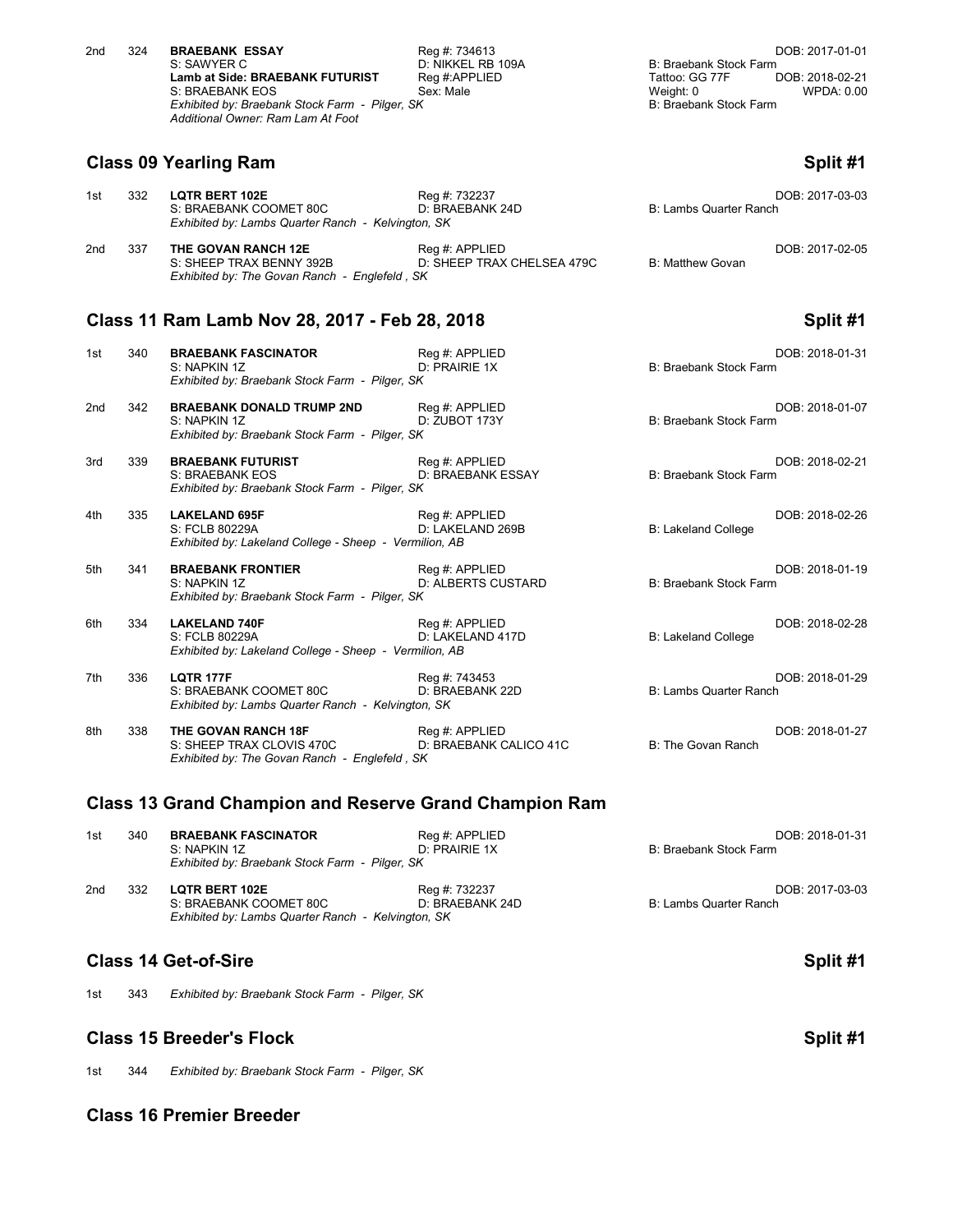# **Class 17 Rookie of the Year**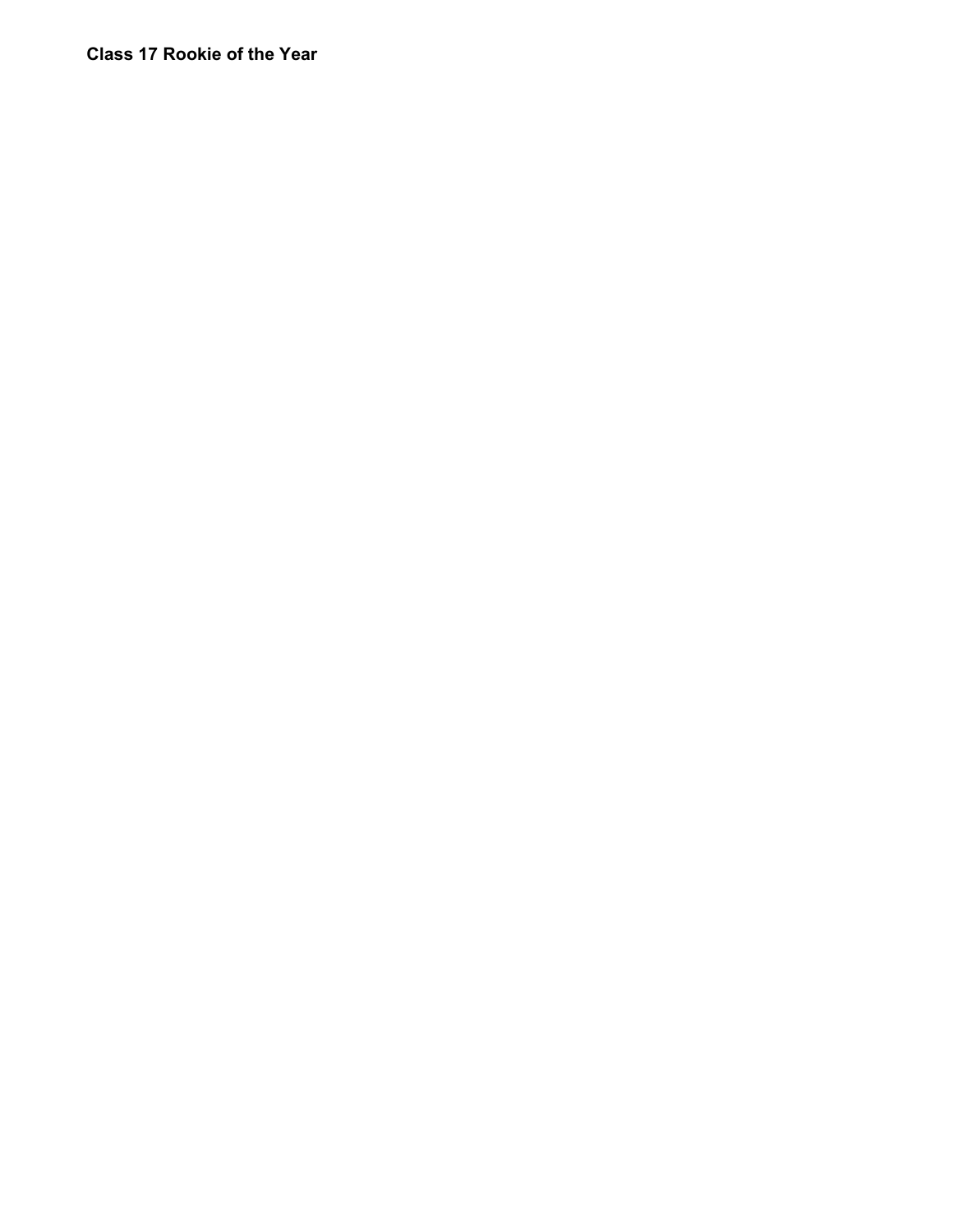### **Class 01 Mature Ewe Two Years Old or Older Split #1** Split #1

| 1st | 421 | <b>DOUBLE L DAISY 9D</b>                      | Reg #: 725060        |                   | DOB: 2016-03-24 |
|-----|-----|-----------------------------------------------|----------------------|-------------------|-----------------|
|     |     | S: HIX 6054                                   | D: DOUBLE L CARYS 2C | B: Double L Farms |                 |
|     |     | Exhibited by: Double L Farms - Fox Valley, SK |                      |                   |                 |

### **Class 03 Yearling Ewe Split #1**

### 1st 425 **MACKID'S BRITT LASS 10E** Reg #: 738246 **Reg 4: 738246** DOB: 2017-03-17<br>S: THE PRINCE **DELLENT CODE DELLE DES** DE ROCKING EMILY 5A B: Mackid's Sheep D: ROCKING EMILY 5A *Exhibited by: Mackid's Sheep - Regina, SK* 2nd 426 **MACKID'S BRITT LASS 3E** Reg #: 737245 **Reg also a Constant Constant Constant Constant Constant Constant** D: CROSS CREEK CHILL **B: Mackid's Sheep** D: THE PRINCE D: CROSS CREEK CHILL *Exhibited by: Mackid's Sheep - Regina, SK* 3rd 424 **FUSILIER 19E Reg #: 734154 Reg 1: 734154 DOB: 2017-05-12 DIE: BOZ HILL 152 DIE: RUSTY BUCKET 17X DIE: Fusilier Sheep Co.** D: RUSTY BUCKET 17X *Exhibited by: Fusilier Sheep Co. - Major, SK* 4th 423 **FUSILIER 6E** Reg #: 734146 DOB: 2017-05-02 S: BOZ HILL 15Z D: GHOSTPINE 3C B: Fusilier Sheep Co. *Exhibited by: Fusilier Sheep Co. - Major, SK* 5th 422 **DOUBLE L EVANGELYN 31E** Reg #: 735747 Reg + Reg + 2017-03-29<br>S: SHAWN STONEHOUSE 23A D: BELLACRES LASS 37C B: Double L Farms S: SHAWN STONEHOUSE 23A *Exhibited by: Double L Farms - Fox Valley, SK*

# Class 06 Ewe Lamb Mar 1, 2018 and Later **Split #1** Split #1

| 1st | 427 | <b>DOUBLE L FOXXY 80F</b>                     | Reg #: APPLIED        |                   | DOB: 2018-03-22 |
|-----|-----|-----------------------------------------------|-----------------------|-------------------|-----------------|
|     |     | S: DOUBLE L DALTON 4D                         | D: CROSS CREEK DELPHI | B: Double L Farms |                 |
|     |     | Exhibited by: Double L Farms - Fox Valley, SK |                       |                   |                 |

# **Class 07 Grand Champion and Reserve Grand Champion Ewe**

| 1st | 425 | <b>MACKID'S BRITT LASS 10E</b><br>S: THE PRINCE<br>Exhibited by: Mackid's Sheep - Regina, SK | Reg #: 738246<br>D: ROCKING EMILY 5A  | B: Mackid's Sheep | DOB: 2017-03-17 |
|-----|-----|----------------------------------------------------------------------------------------------|---------------------------------------|-------------------|-----------------|
| 2nd | 421 | <b>DOUBLE L DAISY 9D</b><br>S: HIX 6054<br>Exhibited by: Double L Farms - Fox Valley, SK     | Reg #: 725060<br>D: DOUBLE L CARYS 2C | B: Double L Farms | DOB: 2016-03-24 |

# **Class 09 Yearling Ram Split #1**

1st 429 **DOUBLE L ERVIN 38E** Reg #: 735745 Reg + 735745 **DOB: 2017-04-01** DOB: 2017-04-01<br>S: SHAWN STONEHOUSE 23A D: CONEYGEERS BEEP 2Z B: Double L Farms D: CONEYGEERS BEEP 2Z *Exhibited by: Double L Farms - Fox Valley, SK*

# **Class 11 Ram Lamb Nov 28, 2017 - Feb 28, 2018 Split #1**

| 1st | 430 | <b>CROSS CREEK FISSON 9F</b>                  | Reg #: APPLIED      | DOB: 2018-02-23                |
|-----|-----|-----------------------------------------------|---------------------|--------------------------------|
|     |     | S: BELL COLTON 13C                            | D: CROSS CREEK ATOM | B: John Sarah and Bethan Lewis |
|     |     | Exhibited by: Cross Creek Farm - Kirkella. MB |                     |                                |

# **Class 12 Ram Lamb Mar 1, 2018 and Later Split #1 Split #1 Split #1**

| 1st | 431 | <b>DOUBLE L FIREWORKS 28F</b>                 | Rea #: 743858            | DOB: 2018-03-01   |
|-----|-----|-----------------------------------------------|--------------------------|-------------------|
|     |     | S: DOUBLE L DALTON 4D                         | D: CROSS CREEK CREST 51C | B: Double L Farms |
|     |     | Exhibited by: Double L Farms - Fox Valley, SK |                          |                   |

|  | :nlif | #1 |
|--|-------|----|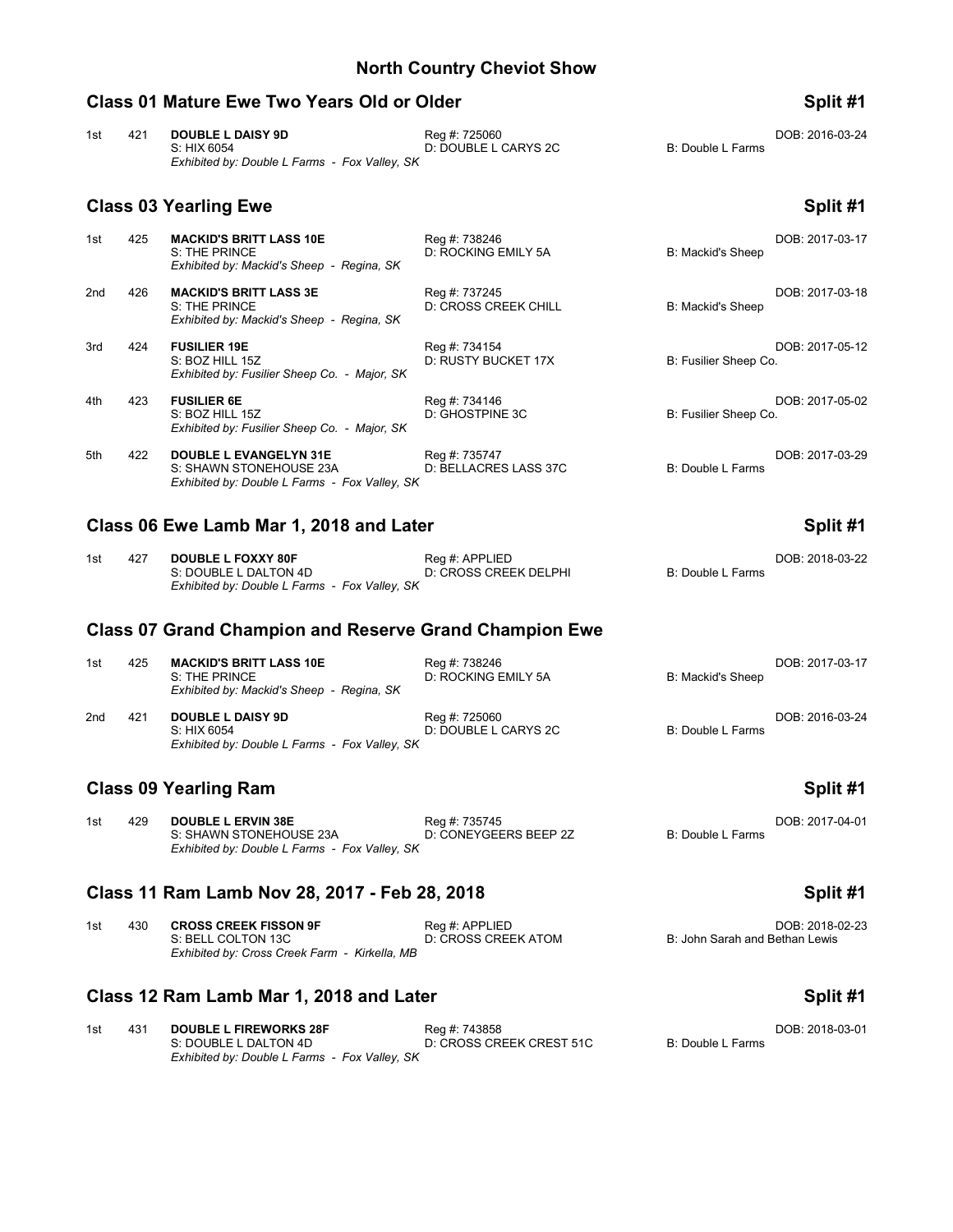# **Class 13 Grand Champion and Reserve Grand Champion Ram**

| 1st | 429 | <b>DOUBLE L ERVIN 38E</b><br>S: SHAWN STONEHOUSE 23A<br>Exhibited by: Double L Farms - Fox Valley, SK | Rea #: 735745<br>D: CONEYGEERS BEEP 2Z | B: Double L Farms | DOB: 2017-04-01 |
|-----|-----|-------------------------------------------------------------------------------------------------------|----------------------------------------|-------------------|-----------------|
|     |     |                                                                                                       |                                        |                   |                 |

2nd 430 **2018-02-23 CROSS CREEK FISSON 9F** Reg #: APPLIED DOB: 2018-02-23<br>23 B: John Sarah and Bethan Lewis D: CROSS CREEK ATOM B: John Sarah and Bethan Lewis *Exhibited by: Cross Creek Farm - Kirkella, MB*

# **Class 15 Breeder's Flock Split #1**

1st 432 *Exhibited by: Double L Farms - Fox Valley, SK*

# **Class 16 Premier Breeder**

# **Class 17 Rookie of the Year**

B: John Sarah and Bethan Lewis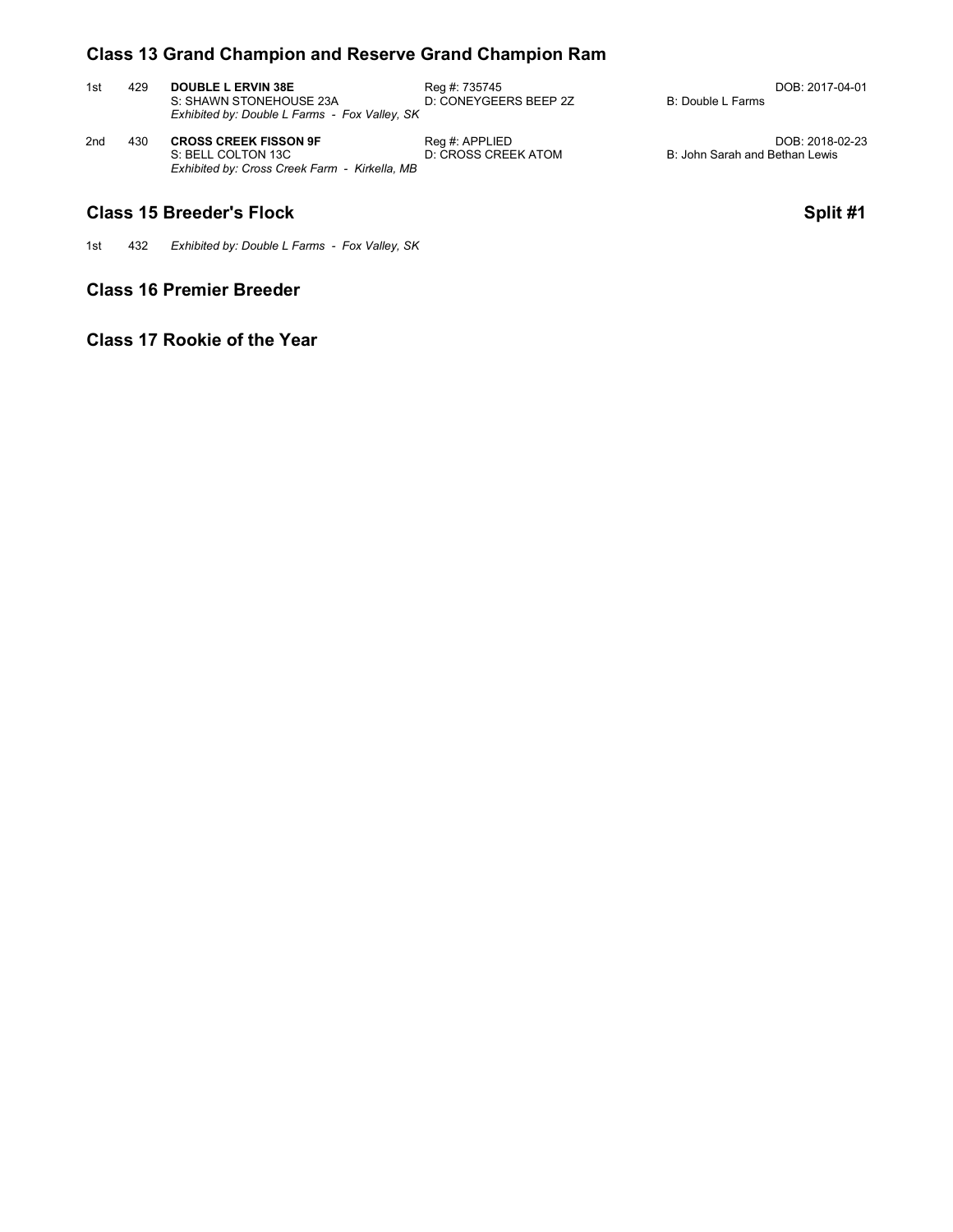### **Class 01 Mature Ewe Two Years Old or Older Split #1** Split #1

### 1st 457 **ROCKING S NATALIE 2D** Reg #: 724902<br>S: LIMESTONE LAS VEGAS KPC D: ROCKING S NATALIE 4B B: Rocking S Ranch S: LIMESTONE LAS VEGAS KPC *Exhibited by: Rocking S Ranch - Nokomis, SK* 2nd 456 **MASTINE BARBIE 7A** Reg #: 687883 Reg = 813-02-19<br>S: MASTINE TOM 35Y D: MASTINE BLAZE 18W B: Larry Mastine D: MASTINE BLAZE 18W *Exhibited by: Furze Farms - Maryfield, SK Additional Owner: Kerri-Ann Walker* 3rd 458 **ROCKING S LINDA 4C** Reg #: 714722 Reg = Reg Heather 2015-05-13<br>S: ROCKING S ANGUS 7B D: WESTMAN 767Z B: Rocking S Ranch S: ROCKING S ANGUS 7B *Exhibited by: Rocking S Ranch - Nokomis, SK*

# **Class 03 Yearling Ewe Split #1**

| 1st | 462 | <b>ROCKING S LOIS 1E</b><br>S: ROCKING S LAS VEGAS 1D<br>Exhibited by: Rocking S Ranch - Nokomis, SK | Reg #: APPLIED<br>D: ROCKING S LOIS 2C | B: Rocking S Ranch | DOB: 2017-06-10 |
|-----|-----|------------------------------------------------------------------------------------------------------|----------------------------------------|--------------------|-----------------|
| 2nd | 461 | <b>KIMDAIN BRITT LASS 1E</b><br>S: ESSIE SAMSON<br>Exhibited by: Kimdain Sheep - Regina, SK          | Reg #: 318826229<br>D: PARKER KIWI 34C | B: Kim MacDougall  | DOB: 2017-03-14 |
| 3rd | 460 | <b>STRUCK J 72E</b><br>S: WARD 54Y<br>Exhibited by: Struck Farm - Pilger, SK                         | Reg #: 730209<br>D: STRUCK J 1D        | B: Struck Farm     | DOB: 2017-02-24 |

# **Class 05 Ewe Lamb Nov 28, 2017 - Feb 28, 2018 Split #1**

| 1st | 466 | <b>WARD 31F</b><br>S: COTTONWOOD 7Z<br>Exhibited by: Lois Trowell - Saltcoats, SK | Reg #: APPLIED<br>D: WARD 89A   | <b>B: Lois Trowell</b> | DOB: 2018-01-26 |
|-----|-----|-----------------------------------------------------------------------------------|---------------------------------|------------------------|-----------------|
| 2nd | 468 | <b>STRUCK 21F</b><br>S: STRUCK J 3D<br>Exhibited by: Struck Farm - Pilger, SK     | Reg #: 743336<br>D: STRUCK 448C | <b>B: Struck Farm</b>  | DOB: 2018-01-25 |

| 3rd | 467 | <b>BRAEBANK EVA</b>                            | Reg #: APPLIED | DOB: 2017-12-27        |
|-----|-----|------------------------------------------------|----------------|------------------------|
|     |     | S: PARKER SAMSON                               | D: JORDAN 36B  | B: Braebank Stock Farm |
|     |     | Exhibited by: Braebank Stock Farm - Pilger, SK |                |                        |

# Class 06 Ewe Lamb Mar 1, 2018 and Later **Split #1** Split #1

| 1st | 471 | <b>BRGS 11F</b><br>S: ROCKING S LAS VEGAS<br>Exhibited by: Goudy's Prairie Acres - Stoughton, SK         | Reg #: 743863<br>D: WARD 55C                 | <b>B: Billy Goudy</b>  | DOB: 2018-03-05 |
|-----|-----|----------------------------------------------------------------------------------------------------------|----------------------------------------------|------------------------|-----------------|
| 2nd | 473 | <b>HAPPY HOLLOW LOTUS 26F</b><br>S: BLACKIE LAD 4960D<br>Exhibited by: Happy Hollow Farm - Princeton, BC | Reg #: APPLIED<br>D: HAPPY HOLLOW LISA 69A   | B: Happy Hollow Farm   | DOB: 2018-03-06 |
| 3rd | 472 | <b>HAPPY HOLLOW URIKA 31F</b><br>S: SIERRA 6E<br>Exhibited by: Happy Hollow Farm - Princeton, BC         | Reg #: APPLIED<br>D: HAPPY HOLLOW ULLA 7E    | B: Happy Hollow farm   | DOB: 2018-03-07 |
|     | 476 | <b>ROCKING S LOIS 3F</b><br>S: ROCKING S LAS VEGAS 3D<br>Exhibited by: Rocking S Ranch - Nokomis, SK     | Reg #: APPLIED<br>D: ROCKING S LOIS 2C       | B: Rocking S Ranch     | DOB: 2018-05-01 |
|     | 469 | <b>WARD 76F</b><br>S: FURZE EXCALIBUR 44E<br>Exhibited by: Lois Trowell - Saltcoats, SK                  | Reg #: APPLIED<br>D: WARD 56Z                | <b>B: Lois Trowell</b> | DOB: 2018-03-28 |
|     | 475 | <b>HAPPY HOLLOW GEM 27F</b><br>S: BLACKIE LAD 4960D<br>Exhibited by: Happy Hollow Farm - Princeton, BC   | Reg #: APPLIED<br>D: HAPPY HOLLOW GLORIA 14C | B: Happy Hollow Farm   | DOB: 2018-03-07 |
|     | 470 | <b>BRGS 13F</b><br>S: ROCKING S LAS VEGAS<br>Exhibited by: Goudy's Prairie Acres - Stoughton, SK         | Reg #: CAN 743865<br>D: WARD 80A             | <b>B: Billy Goudy</b>  | DOB: 2018-03-05 |